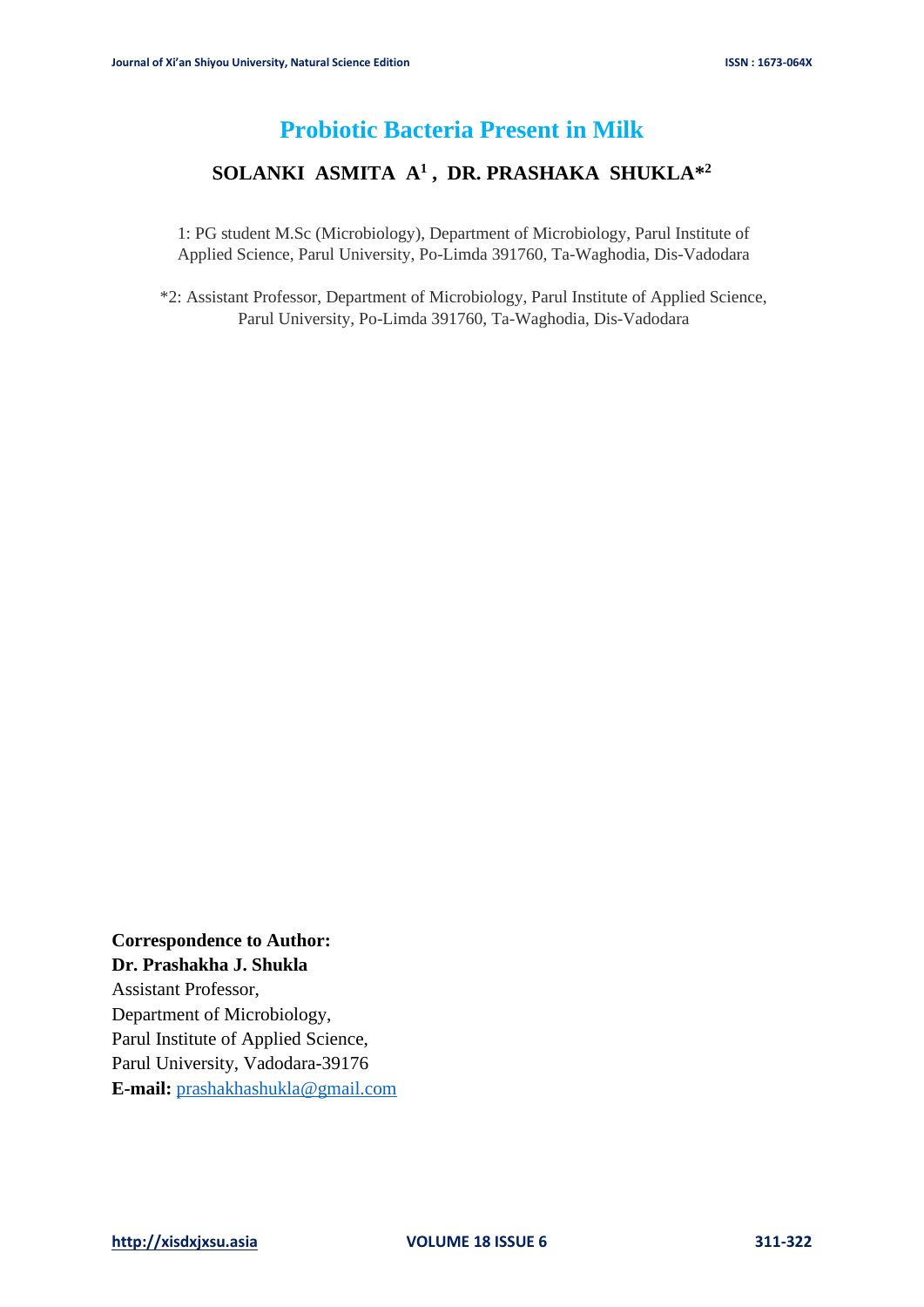#### **ABSTRACT**

The most probiotic bacteria are *Lactobacillus* strains, it was isolated from the milk and milk products. It was isolated from the milk by biochemical test. Probiotic are live microorganisms. The initial stage in the selection of suitable probiotics to identify bacteria. The lactic acid bacteria is the probiotic bacteria, its species *Lactobacillus spp*.is isolated and identified by catalase test and Gram's staining. The *Bifidobacteria* is also probiotic bacteria. The aim of this study is to identify and isolated the probiotic bacteria from the milk. Many strains of probiotic bacteria was isolated from the milk and milk products. The probiotic bacteria are beneficial bacteria for the human health. Probiotic bacteria is a health promoting indigenous bacteria. The natural defense systems of the body are improved by the probiotic organisms. The probiotic bacteria are used to reduced the risk related to the immune mediated diseases, like atopic diseases. The probiotic bacteria also have harmful for our body. When consumed the high amount of probiotic, then the some people are suffering from gas, bloating, and other mild digestive.

#### **KEYWORDS**

Probiotic bacteria, *Lactobacillus spp. , Bifidobacterium spp*. , Milk, Milk products, Supplement.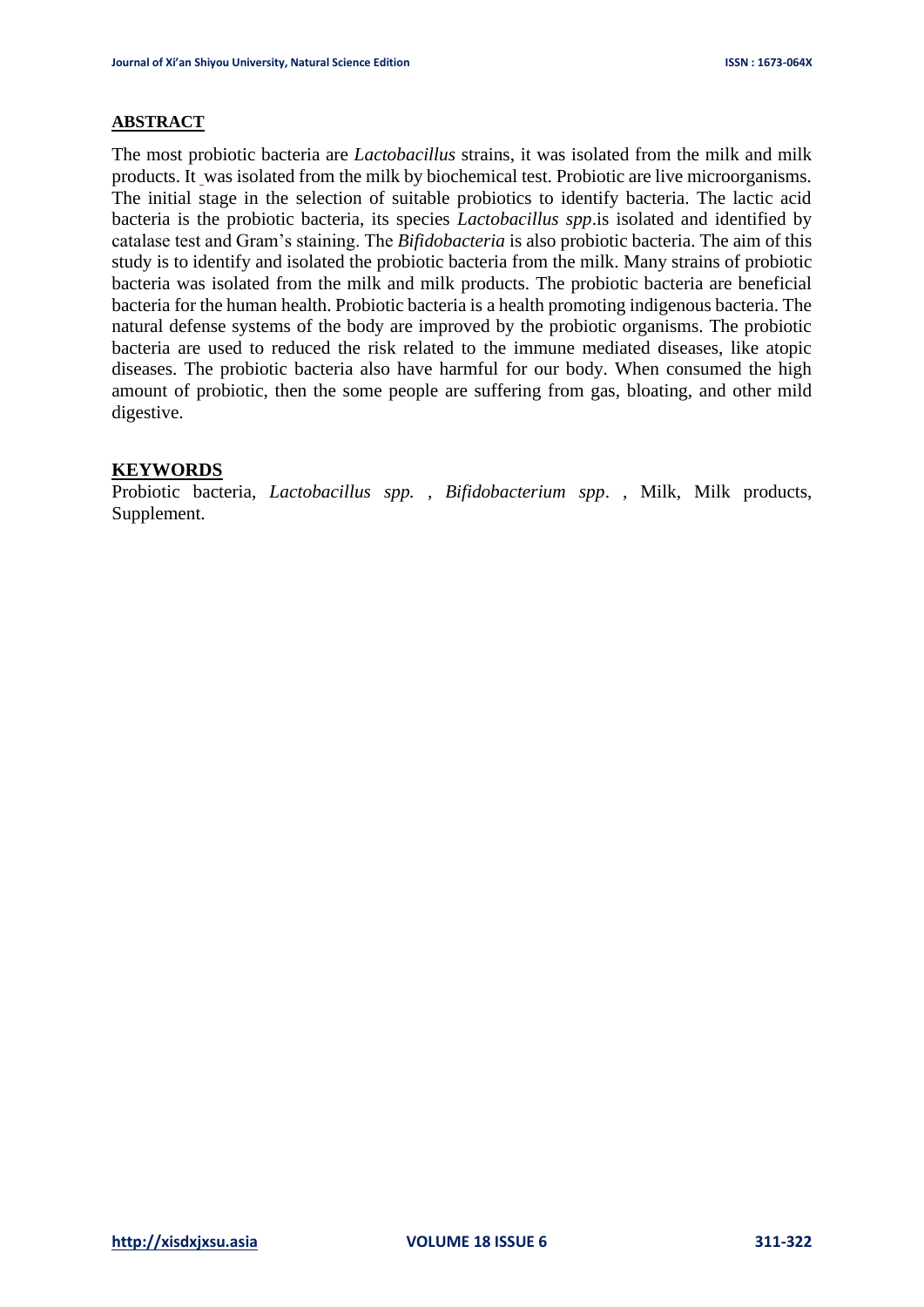# **INTRODUCTION**

## **History of probiotic bacteria**

In 1953, German chemist Werner Kollath coined the term *probiotic* (from the latin *pro* and the greek *bios*, which literally means ''for life''). ''Actiave substances that are necessary for life's healthy development'' , the Lilly and Stillwell coillend the phrase in 1965 to represent the substances secreted by one organism which are promote the growth of another.(1)

Table:1 :- discovery of probiotic bacteria,

| 1965 | Lilley et al.        | Coined – Probiotic                                   |
|------|----------------------|------------------------------------------------------|
| 1980 | Johnson et al        | Identified 6 phylogenetic<br>groups of L.acidophilus |
| 1991 | <b>Henry Tissier</b> | First to isolate a.<br><b>Bifidobacterium</b>        |
| 1991 | Holocobh et al.      | Introduced it as probiotic                           |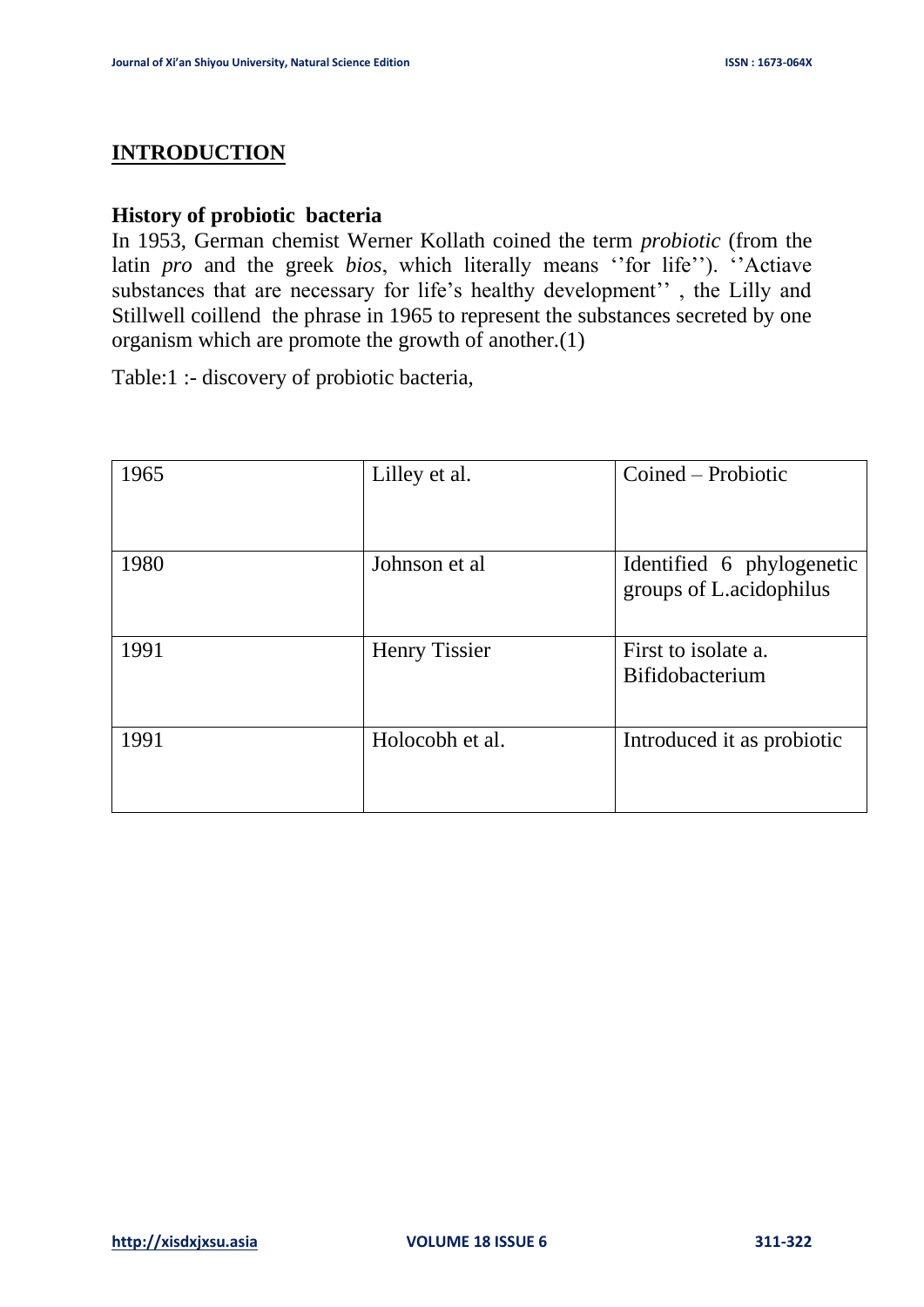*Probiotic* bacteria, or health promoting indigenous bacteria, make up a large percentage of the human gut microbiota, whose composition is influenced by diet. Probiotic bacteria are commonly used as dietary supplements, but they can also be found as live microflora in the gut.(2) Alhtough the term ''probiotic'' was fisrt used in relation to feed supplements in1974, live microbial feed supplements have a long history. The fermented milks mentioned in the old testament were perhaps the first foods to include living bacteria.There is also evidence from wall paintitng dating back to 2500 B.C .that the sumarians were in the habit of inoculated milk to induce ferementation. (3*) Probiotics* are live , non-pathogenic microorganisms that enter the human body through nutrition, live while passing through the gastrointestinal tract, and are good to one's health . In recent years , they have gained popularity as a means of boosting human health through diet.(4)

# **Probiotic bacteria**



Figure:1:- Probiotic bacteria,

Probiotic bacteria are widely utilized as the active ingredient in functional foods like bio-yoghurts and dietary supplement, and the health advantages attributed to probiotic bacteria in the literature can be classified as either nutritional or therapeutic effects.Their involvement in raising the bioavailability of calcium,zinc, iron, manganese , copper, and phosphorus, as well as increasing the digestion of protein in yoghurt and vitamin synthesis in yoghurt, are all nutritional benefits.(5) Probiotic bacteria are described as live bacteria that have a favourable influence on the host's health , whether in a single mixed culture. The most commonly employed probiotic in the dairy sector are lactic acid bacteria, while certain Bifidobacteria and yeasts are also used. The genera *lactobacillus, leuconostoc, pediococcus*, and *Lactobacillus* are now classified as lactic acid bacteria(LAB). Although various *Streptococcus* and *Enterococcus* strains have LAB like quilities*, Streptococcus thermophilus* is currently the only strain employed in fermented dairy product.(6) Bacteria strains must meet of criteria to be classified as probiotics , including the ability to thrive in the gastrointestinal tract. In the small and large intestines , Bifidobacterium species and LAB are naturally occurring commensal bacteria. By competitive exclusion and the sysnthesis of antibacterial compounds known as bacteriocins , these bacteria defend the host from possible infection. Another route by which probiotic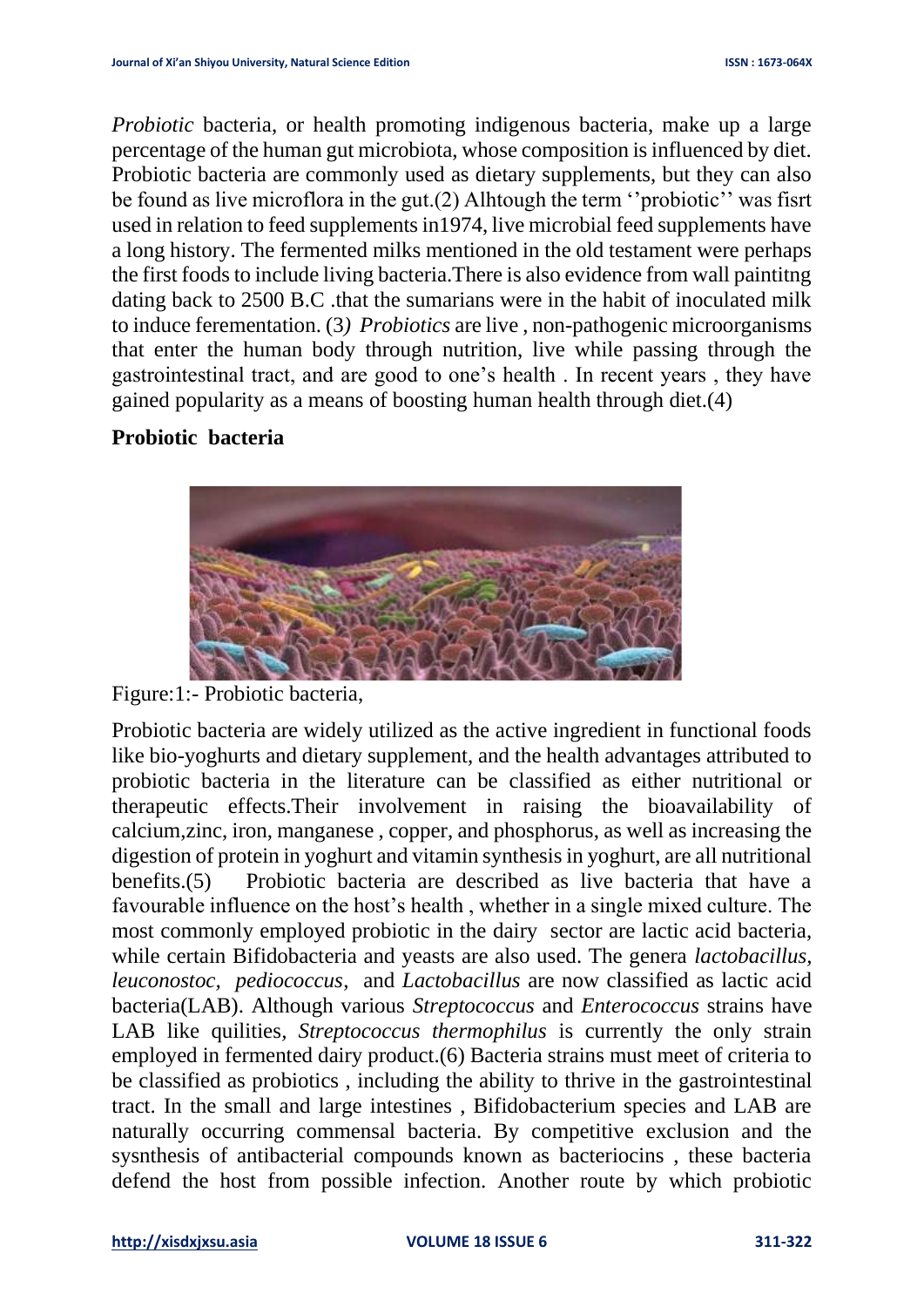bacteria may provide a health advantage is through modifying immunological responses, which has only recently been discovered. Several animal experiment models have been used to examine the immune-stimulating effect of LAB. (7)



# *Mechanisms of probiotic bacteria*

Figure:2:- Mechanisms of probiotic bacteria,

Probiotics are gaining popularity as an alternative to antibiotics and anti – inflammatory medications . however their mode of action is poorly understood. Probiotics may effect the immune system of the host, directly affect other bacteria , or act on microbial products, hosts products, or food components. Integral components of the bacterial cell, such as DNA and peptidoglycan , may play a role in probiotic efficacy. (8) Enhancement of the epithelial barrier, increases adhesion to intestinal mucosa, and concurrent inhibition of pathogen adhesion , competitive exclusion of pathogenic microoraganisms, production of antimicroorganisms substances and modulation of the immune system these all are major probiotics mechanisms.(9) Probiotic are living bacteria that can withstand stomach acid and bile, survive long period of storage, and are safe for human use. When consumed that in sufficient quantities, have a benificial effect on the host's health or phygiology. The michanisms of probiotic bacteria are complicated and not fully understood. Several mechanisms have been reports on the prevention and treatment o IBD symptoms such as antimicrobial activity and suppression of bacterial growth, immunomodulation and initiation of an immune response, enhancement of barrier activity, and suppression of human T-cell proliferation.(10) Antimicrobial chemical produced by the probiotic bacteria , known as bacteriocins ,are also thougt to contribute to their positive effects. Several bacteriocins are generated by the several lactobacillus species . These bacteriocins inhibitory afficacy are varies. Some bacteriocins are promote other *Lactobacilli* or taxonomically related gram-positive bacteria , and few bacteriocins are against a wider range of gram positive and gram negative bacteria in addition *molds* and *yeasts.* For example The pathogen. The natural defence mechanisms of the body are improved by probiotic organisms . Probiotic have recently been discovered to be beneficial in a variety of human health issues,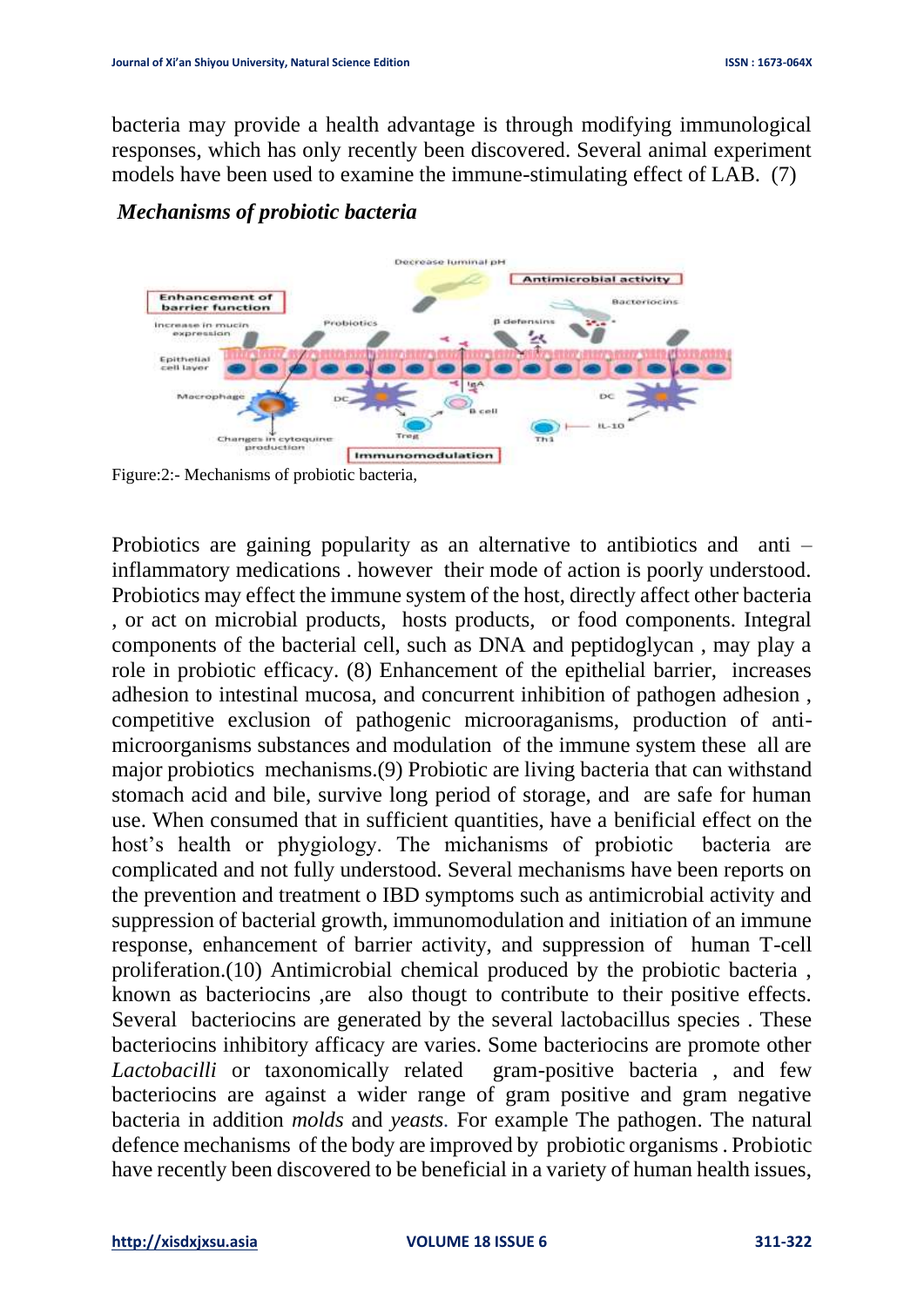including food alergy, lactose intolerance , atopic dermatitis, acute gastroenteritis colon cancer such as *Bacillus, Staphylococcus, Enterococcus, Listeria*, and *Salmonella* species are inhibited by the probiotic *L.salivarius subsp.salivarius* UCC118.(11)

### **Beneficial effects of probiotic bacteria**

The natural defense systems of the body are improved by probiotic organisms. Probiotics have recently been discovered to be beneficial in a variety of human health issues, including food allergy, lactose intolerance, atopic dermatitis, acute gastroenteritis, colon cancer , arthrititis, etc.(12) Probiotics are live microbial feed supplements that improve the host animal's international microbial balance and hence benefit the animal. Probiotics are microbial cell preparations or microbial cell components that have a positive impact on the host's health and well being. (13) Probiotic are nonpathogenic bacteria that, when given in sufficient proportions, provide a health benefit to the host and can help prevent or improve certain diseases. Antipathogenic substances produced by many probiotics have been discovered, ranging from tiny molecules to functional antimicrobial peptides. Acid like lactic and acetic reduce PH,which has bactericidal and bacteriostatic effects. Antimicrobial peptides and bacteriocins are produced by probiotics, and their antimicrobial action involves increased permeability of the target cell's cytoplasmic, which results in the release of small cytoplasmic particales, depolarization of the membrane potential, and eventually cell death.(14) Probiotics have also been demonstrated to promote intestinal angiogenesis and regulate the accumulation. The beneficial use of intestinal microflora , also known as ''colonization resistance'' or the ''barrier effect'' , is a key process by which indigenous gut bacteria maintain their presence and provide niche protection against newly ingested microbes, such as pathogen. (15) Probiotic claims of beneficial effects, such as improved gut health, improved immunological response, lover blood cholesterol, and cancer prevention, are becoming increasingly supported by evidence. Probiotics have strong evidence to support their use in the treatment of acute diarrhea, the evidence of antibiotic associated diarrhea, and the enhancement of lactose metabolism, but there is inadequate evidence to recommend them for other clinical diseases.(16) It's vital to remember that probiotics health advantages are strain-specific, not species or genus specific. As a result, no probiotic strains, even those of the same species, will deliver all of the stated benefits, and not all strains of the same species will be effective against recognized healthy circumstances.(17) Due to increased consumer awareness, probiotic foods are the most promising and dominant area in the functional food market. Probiotic organisms have been discovered to provide a wide range of health benefits to the host . Previously for probiotic organisms the fermented dairy was the most common delivery vehicle, but now a days the grains and other substrates are used as probiotic carrier. Probiotic are beneficial for our health.(18)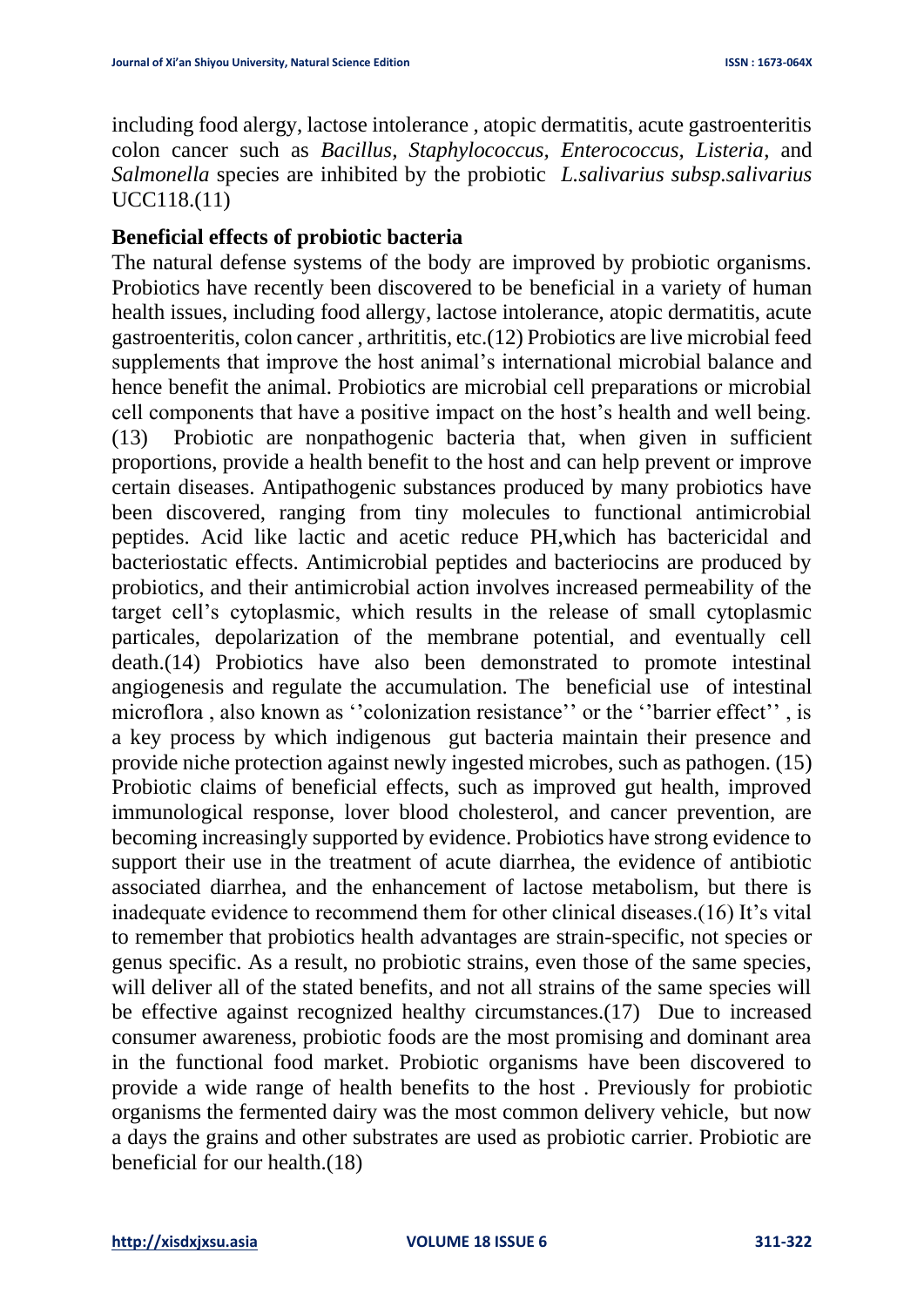#### **Harmful effects of the probiotics bacteria**

Some doctors may advise you to include probiotics in your regular supplement regimen, but can you ever take too much? There are already trillions of bacteria in our stomach that are linked to good and bad health. Probiotics are believed to promote the growth of beneficial bacteria in the gut and hence enhance health,however research on the advantages is still inconclusive. (19) We are consumed high amount of probitics , then some people are suffering from gas, bloating, and other mild digestive. Anyone thinking about L.acidophillus or another probiotic should talk to their doctor first, especially if they have a health problem. People who have a retious underlying health condition should be closely monitored while taking probiotics since they may raise the chance of more serious side effects, such as deadly infections .Its included criticallyill people, very sick infants, people who have recently had surgery , those with weakened immune systems.(20) Probiotics are not recommended for those with serious medical conditions, such as those who are severely immunosuppressed, have pancreatitis, are in the ICU, have melaena, have a central venous catheter, infants with short bowel syndrome, or those who have open wounds after major surgery , unless under the supervision of a doctor. Furthermore, women who are pregnant or breastfeeding should get medical advice before taking some probiotics supplements.(21) Most people are likely to be safe while taking probiotics, but there are a few things to consider before starting or increasing your dosage. While probiotics are likely safe for those in good health, they may represent a risk to those with compremised immune systems or other health conditions, according to the national center for complementary and integrative health trusted source.(22) Most people are deemed safe since these helpful bacteria already reside in their bodies. However, there are a few things to think about. They have the potential to cause an allergic reaction. They may cause minor gastrointestinal issues, especially in the first few days after starting to take them. You may experience stomach discomfort, gas , diarrhea, or bloating. After your body has gotten adjusted to the symptoms, they normallyfade away.(23)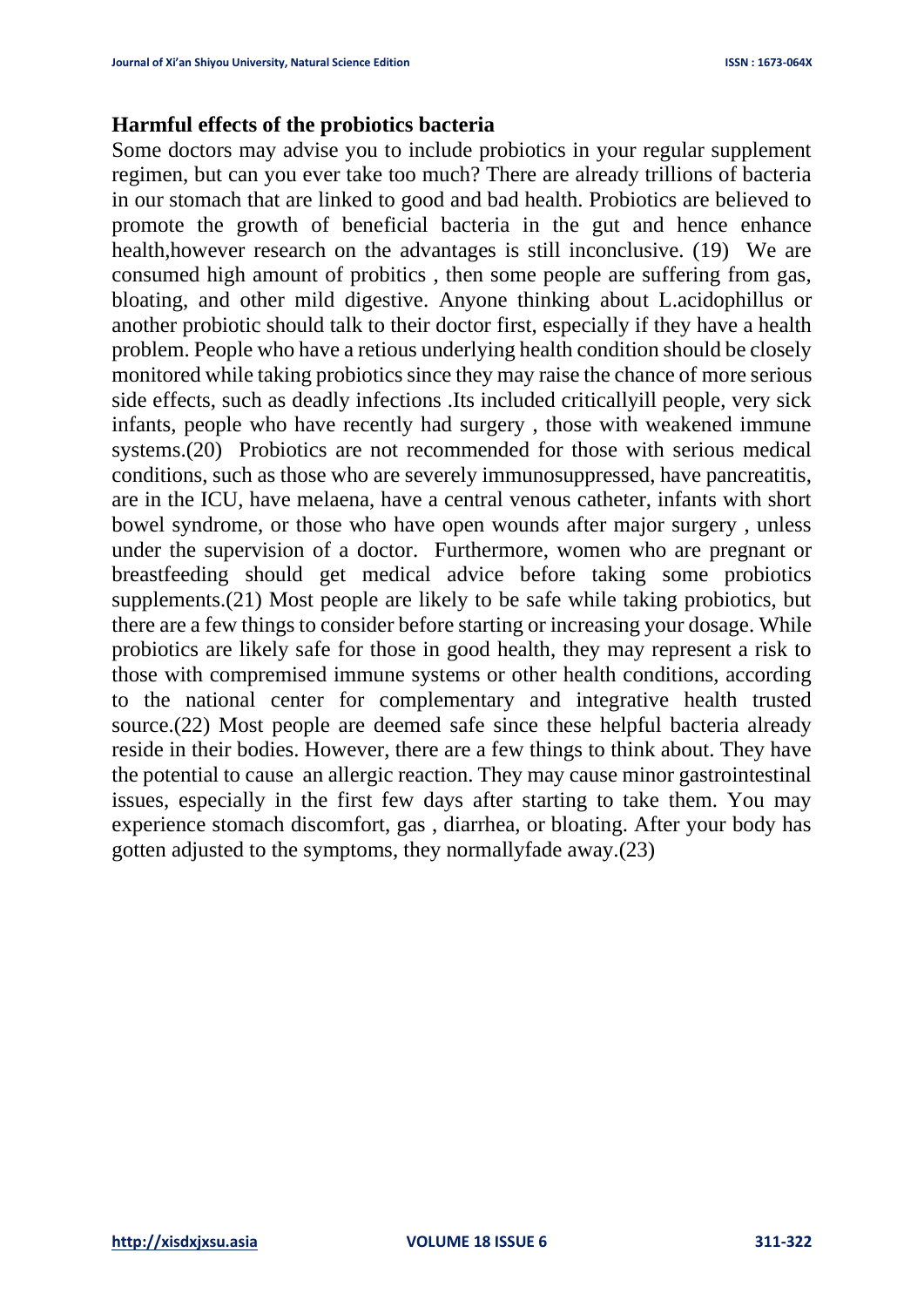| number*           | <b>Species</b>                                 | <b>Source</b>                |
|-------------------|------------------------------------------------|------------------------------|
| <b>TISTR 450</b>  | Lactobacillus acidophilus                      | NS                           |
| <b>TISTR 1034</b> | Lactobacillus acidophilus                      | Rat                          |
| <b>TISTR 1338</b> | Lactobacillus acidophilus                      | Gut of local Thai<br>chicken |
| <b>TISTR 389</b>  | Lactobacillus casei                            | NS                           |
| <b>TISTR 390</b>  | Lactobacillus casei                            | Bagasse                      |
| <b>TISTR 453</b>  | Lactobacillus casei                            | <b>NS</b>                    |
| <b>TISTR 1340</b> | Lactobacillus casei                            | Gut of local Thai<br>chicken |
| <b>TISTR 1341</b> | Lactobacillus casei                            | Gut of local Thai<br>chicken |
| <b>TISTR 1463</b> | Lactobacillus casei                            | Yogurt                       |
| <b>TISTR 892</b>  | Lactobacillus delbrueckii subsp.<br>bulgaricus | Bulgarian yoghurt            |
| <b>TISTR 895</b>  | Lactobacillus delbrueckii subsp.<br>bulgaricus | <b>NS</b>                    |

#### **Source of probiotic bacteria**

**Strain** 

Table:2:- different species of probiotic bacteria,

Natural probiotics can be found in a variety of foods. Some types of trusted include; Yoghurt, Kefir, Buttermilk, Soft cheese, Soy-based products, such as miso, tempeh, and some soy beverages, Kimchi, Unpasteurized sauerkraut, Nutrition bars, Cereal juice. Although many goods claim to include probiotics, particular onces are more likely to help the body. Soft cheese is consumed may be useful strategy to ensure that helpful probiotic bacteria reach the gut.(24) Probiotics are live bacteria that provide health advantages to their hosts and can be isolated from a variety of sources, including plant foods. Sauerkraut is a cabbage product that is fermented by lactic acid bacteria in a microbiological succession and is a potential probiotic supplement. (25) Most of the dairy products may contains the probiotics. Fermented cabbage dish sauerkraut is popular in many European countries, it has more amounts of probiotics.(26)

### **Use of probiotic bacteria**

The probiotic bacteria have the capacity to affect severala components of the innate and adaptive immune system. Probiotic bacteria strains *, Lctobacillus* and *Bifidobacterium* may alter the mechanisms related to antigen processing. As a result, immune cells become more polarized, potentially promoting therapeutic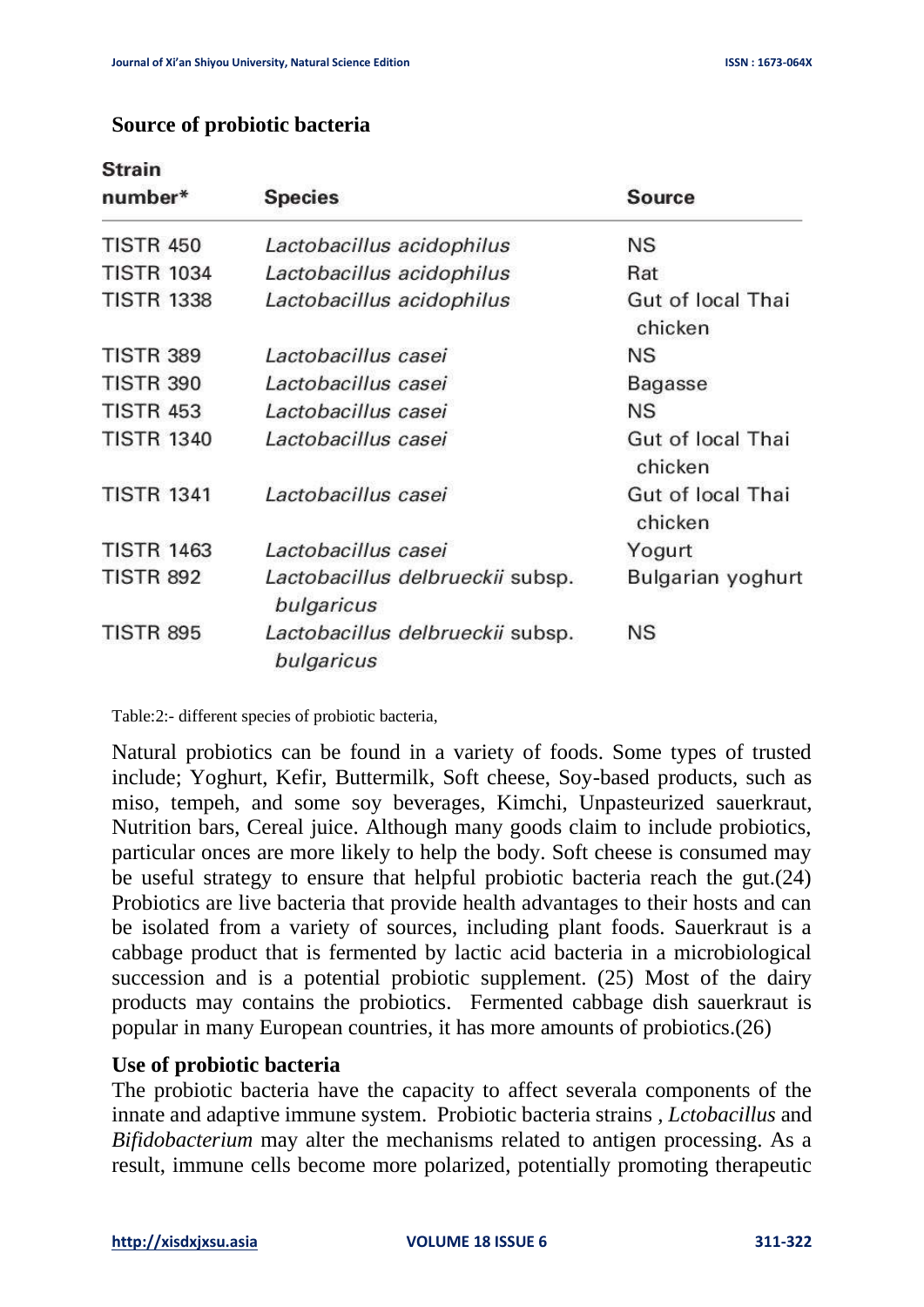benefits in atopic illnesses.(28) The probiotic bacteria are use to gastrointestinal conditions, such as infectious diarrhea*. Lactobacilli, Bifidobacteria*, and *Streptococcus* species have all been studied for the prevention or treatment of diarrhea caused by antibiotic use, and they have been found to be safe.(29) The probiotics bacteria are use for treating the, irritable bowel syndrome, inflammatory bowel syndrome, infection diarrhea ( caused by viruses, bacteria, or parasites),diarrhea caused by antibiotics. The probiotic bacteria also useful for problems in some parts of your body , for example skin condition, like eczema, Urinary and vaginal health , Preventing allergies and colds, Oral health,etc . (30) The LAB are produce the substances with antimicrobial activity against spoilage and pathogenic organisms. In Gastrointestinal tract related applications, the probiotic LAB are used. In Brazil, two governmental institutions shared the regulations towards the probiotics, Through the National health surveillance agency (ANVISA) the ministry of health assess the beneficial and probiotic potential of the strains that will used in the dairy production.(31)

### **CONCLUSION**

The probiotic bacteria are found from the milk and milk products. The probiotic bacteria are isolated from the milk by Gram staining and catalase test. Mostly the probiotic bacteria are found from the yoghurt, kimchi, sauerkraut, like food products. probiotic bacteria are also found from the gut area of the human body. In this area of the body high amounts of probiotic bacteria are presents. This bacteria are beneficial for our health. This bacteria are use for treating some diseases of the human.Probiotic bacteria are reduced the immune mediated deseases. This bacteria also treating for the allergic illness. The vaginal part of the woman probiotic bacteria are present in high amount. From this part of the woman body we are found the probiotic bacteria. The probiotic bacteria are also found from the breast milk. Recent study are discovered the probiotic bacteria are highly present in breast milk. So according to that we are found the probiotic bacteria from this source. From the above discussion we are isolated the probiotic bacteria from the many sources.

#### **Acknowledgment**

It's our privilege and honor to express our sincerest gratitude to the Parul University, Vadodara, Gujarat for providing me with all the necessary support and facilities including state-of-the-art infrastructure facilities with advanced technological scientific laboratories and everything else that was required to carry out this.

#### **Conflicts of interest**

The authors declare no conflicts of interest.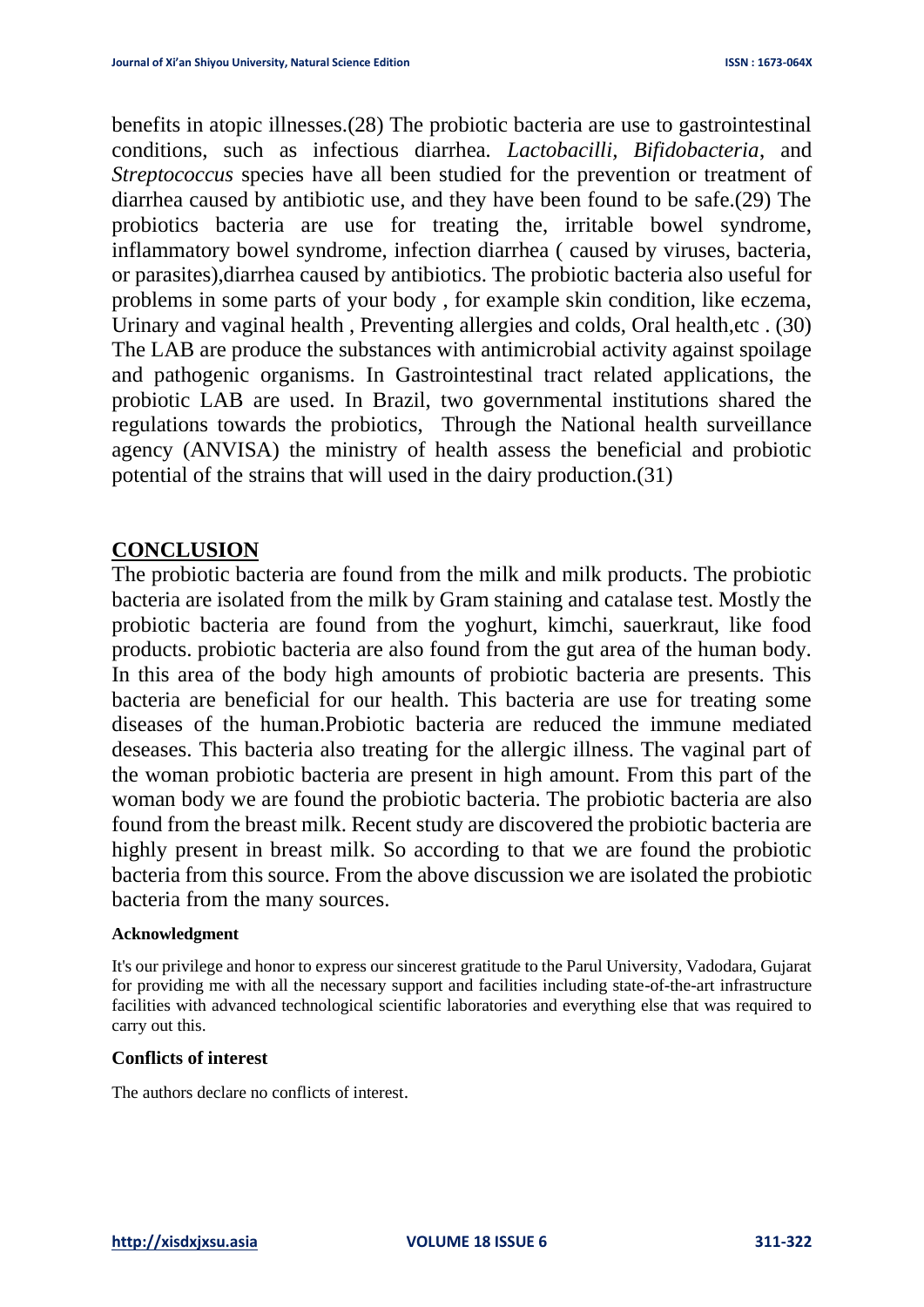### **REFFERENCE**

*[1] Gasbarrini G, Bonvicini F, Gramenzi A, Probiotic history Journal of Clinical Gastroenterology; 2016.* 

*[2] Ventura M, Perozzi G, Introduction to the special issue '' Probiotic bacteria and human gut microbiota''; Journal of Genes and Nutrition; 2011.*

*[3] Fuller Roy , History and development of probiotics ; Book – Probiotic , Publisher – Springer Netherlands, Copyright Chapman and Hall; 1992, Page – 1 to 8.* 

*[4] Santacroce L, Charitos L, Bottalico L . A successful history: Probiotic and their potential as antimicrobials, Journal - Expert Review of Antiinfective Therapy, Informa UK Limited; 2019.*

*[5] Prasad J, Gill H, Smart J, Gopal P, Selection and Characterisation of Lactobacillus and Bifidobacterium for use as probiotics, International Dairy Journal; 1992.*

*[6] DC Donohue, S. Salminen , Key centre for applied and nutritional toxicology, RMIT, Melbourne, Austrelia, Asia pacific Journal of Clinical Nutrition , Volume-5; 1996.*

*[7] Matsuzaki T, Chin J, Modulating immune responses with probiotic bacteria, Immunology and Cell Biology; 2000.* 

*[8] TobiasA Oelschlaeger, Mechanisms of probiotic actions, International journal of medical microbiology; 2010, Page- 57-62.* 

*[9] Plaza-Diaz J, Munoz-Quezada S, Gomez-Llorente, Gill A , Probiotic mechanisms of action, Animals of Nutrition and Metabolism; 2012.*

*[10] Amit-Romach E, Uni Z, Reifen R, Multistep mechanism of probiotic bacterium, the effect on immune system, Molecular Nutrition and Food Research;2009, page -278.*

*[11] Ng S.C., Hart A.L. ,Kamm M.A. , Stagg A.J. , Knight S.C. , Mechanisms of action of probiotics: Recent advances, Inflamatory B0wel Diseases,Volume 15; 2009, Page – 302.*

*[12] Bhagwat Sameer Kisan, Rajender Kumar, Shelke P and Ganguly S, Probiotic foods for human health, Journal of Pharmacognosy and Phytochemistry; 2019; Page - 968.*

*[13] S. Salminen, Y.K Lee, Trends in food science and Technology, Volume – 10, Issue 3; 1990, Page - 107 -110.*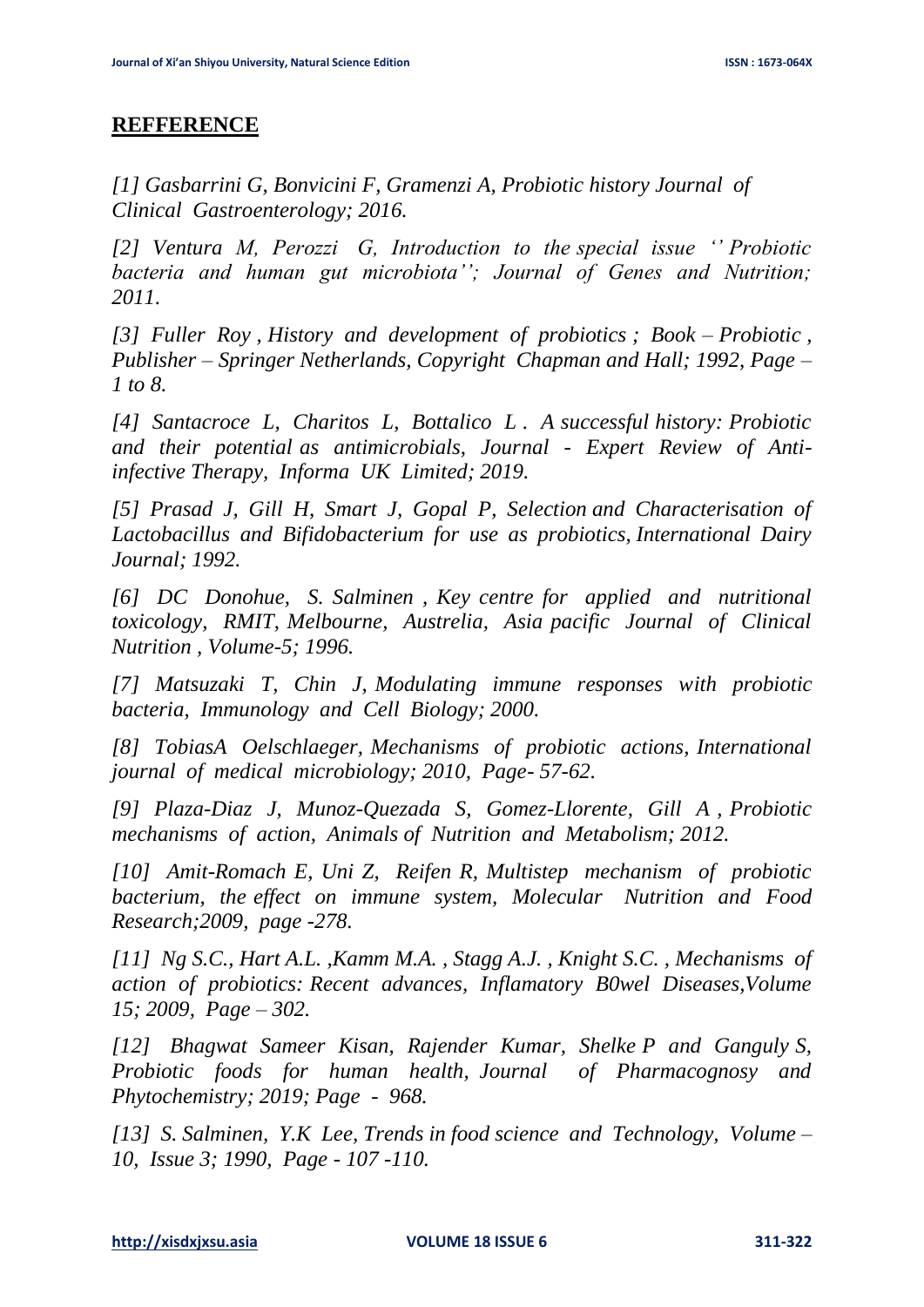*[14] Ivonne Figueroa-Gonzalez, Alma Cruz-Guerrero, Guillermo Quijano, The Benefits of Probiotics on Human Health, Journal of Microbioal and Biochemical Technology; 2011.*

*[15] Rout George Kerry, Gitishree Das, Journal of food and drug analysis, Volume -26, Issue- 3; 2018, Page – 927-939.*

*[16] Kechagia M, Basoulis D, Konstantopoulou S, Dimitriadi D, Gyftopoulou K, Skarmoutsou N, Fakiri E, Health Benefits of Probiotics , Journal - ISRN Nutrition; 2013.* 

*[17] Ivonne Figueroa-Gonzalez, Alma Cruz-Guerrero and Guillermo Quijano, The benefits of probiotics on the human health, Journal of Microbial and Biochemical Technology; 2011.*

*[18] no- 12 refference, Page- 969*

*[19] Ashley laderer, The Gorgon, Publisher-Routledge <http://dx.doi.org/10.4324/978042935013941> ; 2020.*

*[20] Ana sandui , Could Probiotic evolve in the gut and cause harm? , Journal – Cell host and microbiome; 2019.* 

*[21] Kathy Wheddon, Nutritional Therapist DiplON Probiotic learning lab, By Optibac Probiotics, Article Updated: 30 July 2021, Originally Published: 26 June 2021.*

*[22] Wilson Debra Rose - Medically reviewed , Written by Cathleen Crichton-Stuart On November 27, 2018 , Last medically reviewed on June 24, 2020 , American Dunkirk:The Waterborne Evacuation Of Manhattan on 9/11, .*

*[23] Robinson R, MD on May 20, 2021 WebMD, LLC., Risk and Benefits of Probiotics, WebMD Medical Reference.*

*[24] Medically reviewed by Grant Tinsley, PhD, Nutrition- Written by Joseph Nordqvist -Updated on June24, 2020, Medical news today.*

*[25] Touret T, Oliveira M, Semedo-Lemsaddek T , Putative probiotic lactic acid bacteria isolated from sauerkraut fermentations, Journal -PLOS ONE; 2018.*

*[26] Medically reviewed by Natalie Butler, R.D., L.D. , Written by Jayne Leonard , Last medically reviewed on September 21, 2018.*

*[27] Jayanti tokas, Deepika gupta, Shalini Jain , and Hariom yadav , Department of biochemistry , CCS-HAU, Hisar, Hariyana, India, NIDDK, national institutes of health, Bethesda, MD, USA .*